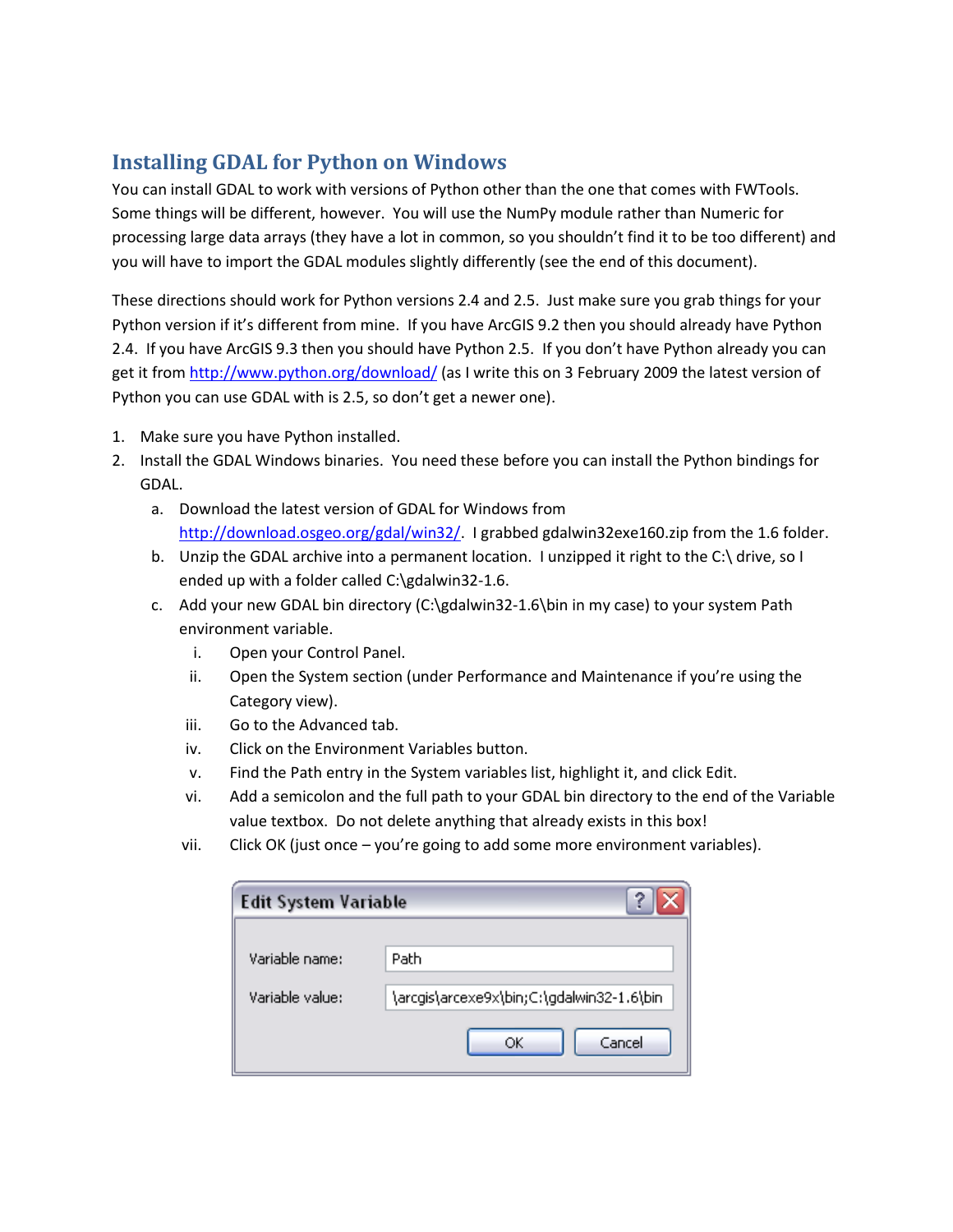- d. Add a new GDAL DATA environment variable.
	- i. On the Environment Variables dialog, click the New button under System variables.
	- ii. Set the Variable name to GDAL\_DATA.
	- iii. Set the Variable value to the full path to your GDAL data directory (C:\gdalwin32- 1.6\data in my case).
	- iv. Click OK. You will need to add more environment variables later, so you can leave the dialog open, or close it until you need it again.

| <b>New System Variable</b> |                       |
|----------------------------|-----------------------|
| Variable name:             | GDAL_DATA             |
| Variable value:            | C:\gdalwin32-1.6\data |
|                            | Cancel<br>ОК          |

- 3. Install the PROJ.4 Windows binaries. You need these in order to be able to use projections.
	- a. Download PROJ.4 from [http://download.osgeo.org/proj/.](http://download.osgeo.org/proj/) It looks like the only Windows binary is a few versions behind, but it should be sufficient. It's the file called proj446\_win32\_bin.zip.
	- b. Unzip the PROJ.4 archive into a permanent location. I unzipped it right to the C:\ drive, so I ended up with a folder called C:\proj.
	- c. Add your new PROJ.4 bin directory (C:\proj\bin in my case) to your system Path environment variable. To do this, follow the directions for part 2c, but add C:\proj\bin instead of C:\gdalwin32-1.6\bin.
	- d. Add a new PROJ\_LIB environment variable. To do this, follow the directions for part 2d, but the Variable name should be PROJ\_LIB and the Variable value should be the path to your PROJ.4 nad directory (C:\proj\nad in my case). This is the last environment variable you need to add.
	- e. Copy proj.dll from your PROJ.4 bin directory into your GDAL bin directory. In my case, I copied C:\proj\bin\ proj.dll to C:\gdalwin32-1.6\bin\proj.dll.
	- f. Create a new directory in your PROJ.4 nad directory and move all of the existing files in that directory into this backup directory (or just delete everything that's in the nad directory, but I'm not sure how safe that is  $-$  it might turn out that we need some of those files).
	- g. Grab the Datum shift files from the course website and extract them into your PROJ.4 nad directory.
- 4. Install the NumPy module for Python. I think this has to be done before installing the Python bindings for GDAL.
	- a. Download the appropriate version of NumPy from [http://sourceforge.net/project/showfiles.php?group\\_id=1369&package\\_id=175103.](http://sourceforge.net/project/showfiles.php?group_id=1369&package_id=175103) Make